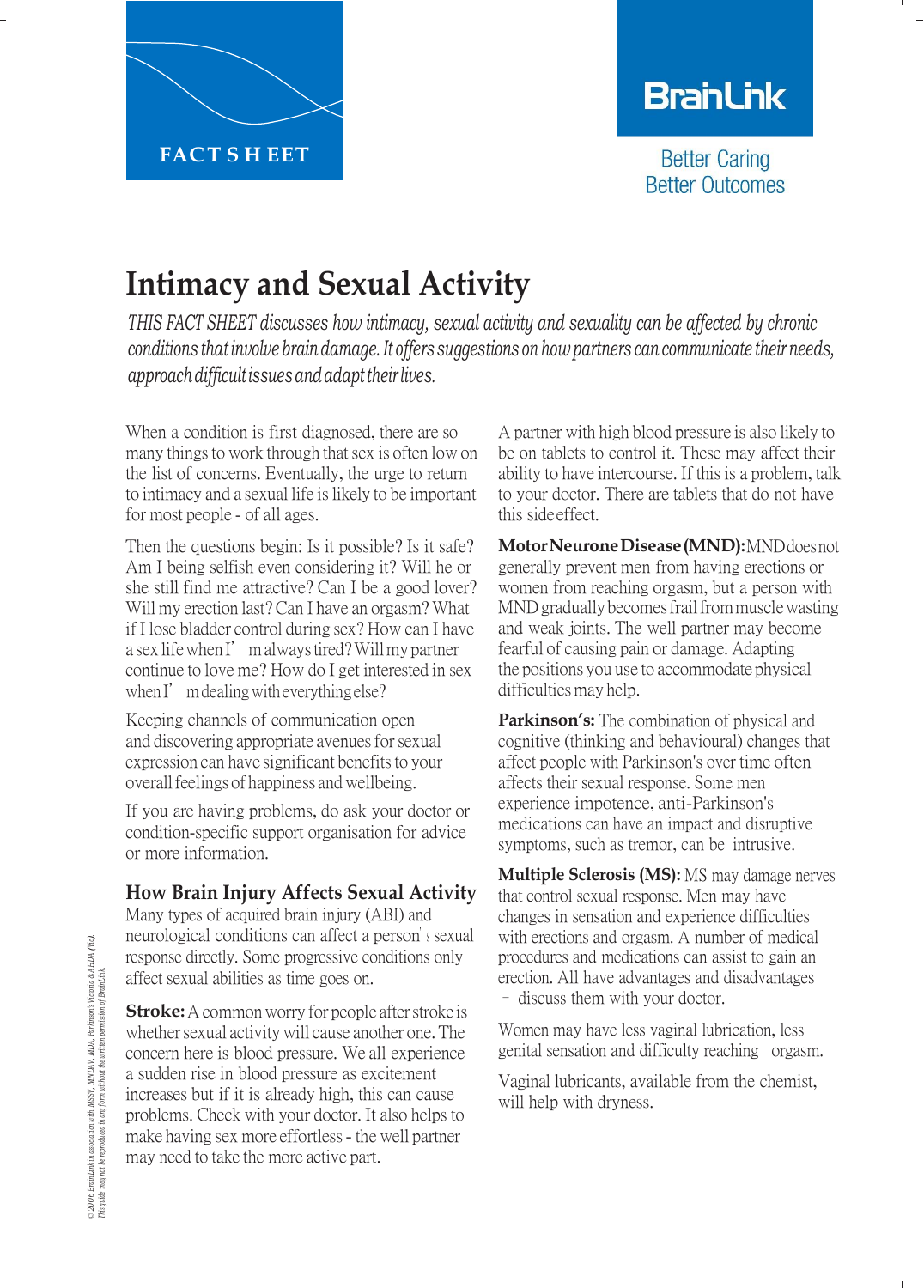## **How Chronic Conditions Affect Sexual Activity**

Often it is only as chronic neurological conditions progress that difficulties arise, such as:

- › Physical changes
- › Cognitive changes
- › Fatigue
- › Incontinence
- › Emotional responses
- › Personality changes
- Self-esteem and self-image

**Physical changes:** For example, symptoms such as paralysis, weakness, spasticity, poor balance, muscle wasting or pain may require couples to adjust their positioning or types of sexual activity.

**Cognitive changes:** Brain damage can affect cognitive (thinking and behavioural) abilities that have an impact on a person's sex life. For example, emotional instability, which is often part of ABI, and poor communication due to speech difficulties, which is often the case with Muscular Dystrophy, can be disruptive.

People with Alzheimer's speak of forgetting to have sex or forgetting it has occurred. It may look to the unaffected partner as if the person is no longer interested. Yet a simple reminder may be all that is needed.

**Fatigue:** Fatigue can have a significant impact but if you know when it ismost likely to occur, you can plan time together around it. Medications canalso increase or decrease tiredness or change muscle function, which you may need to take into account as well.

**Incontinence:** The fear of bladder or bowel accidents makes some people uneasy but there are ways to minimise the likelihood: going to the toilet immediately before love-making, adopting positions that minimise the chance of reflex-emptying of the bladder (particularly with Multiple Sclerosis) and having towels and a sense of humour on hand, just in case.

**Emotional responses:** Depression, anxiety and stress that occur either as a result of changes in the brain or in reaction to illness can also reduce

sexual desire. If depression is an issue, treatment can make a huge difference. Do talk to your doctor. Strategies for reducing stress may also help. (See Fact Sheet: *Coping with Stress*).

*"If circumstances hadn't forced us to develop our sexual relationship, wemight never have discovered the depth and variety offeelings andexperiences that are now part of our entire life, not just our sex life."*

**Personality changes:** When brain injury affects aspects of someone's personality, it can feel like you are living with a stranger. Occasionally, demanding or inappropriate sexual advances are an issue. This area is also discussed briefly in the Fact Sheet: *Changes in Thinking and Behaviour*, but a neuropsychologist can help with strategies that minimise difficult new behaviours. (See also Fact Sheet: *Coping with Stress*).

**Self-esteem and self-image:** Sexual response is also tied up with our self-image and self-esteem. Both depend on our ability to accept ourselves and to not be influenced negatively by the perceptions of others, but both are challenged when someone becomes chronically ill.

Self-image can take a battering when a person's physical appearance changes. Self-esteem can falter if the person is less physically able to engage in sexual activities. If these are serious issues for you, consider seeing a sex counsellor or joining a support group. Your doctor or conditionspecific group can help with referrals.

**The well partner:** Well partners often experience guilt, frustration, resentment, anger, exhaustion, depression or combinations of these states. It's hard to switch from the role of carer to the role of lover.

Some carer-partners play down their own concerns for fear of seeming selfish or complaining to a loved one whose ego may already be fragile. All these elements can generate anxiety and dampen interest and pleasure in sex. (See Fact Sheet: *Coping with Stress*).

#### **Discussing Sex**

Many couples feel embarrassed talking about sex – telling each other what they like and what they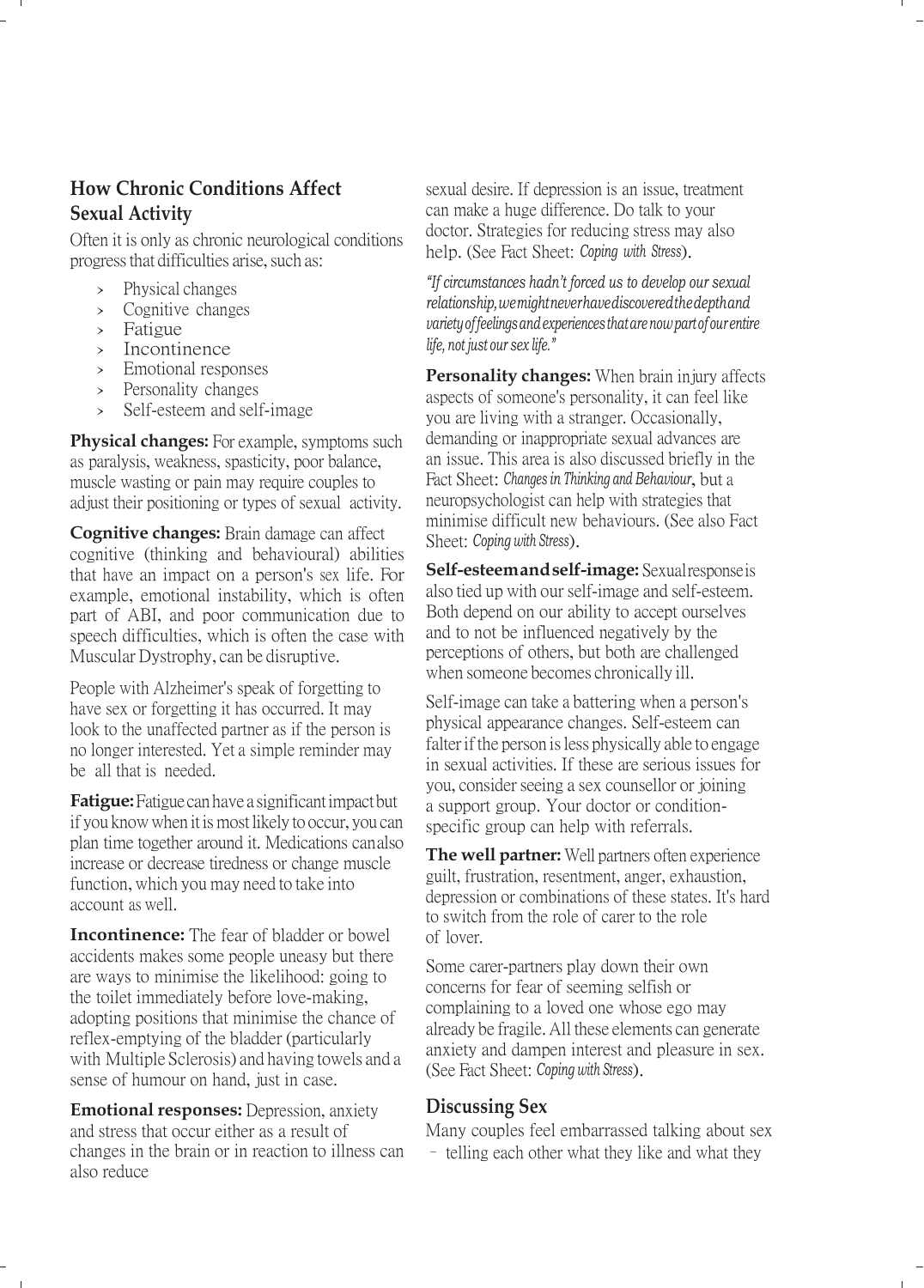don't like. <sup>I</sup>t's important to try to get past this. How can you help your partner to enjoy sex if you don't know what gives them pleasure?

**Timing:** Find out from your partner when he or she would be most comfortable talking. Right after an unsatisfying encounter may not be the best time for some, but right for others.

**Approach:** Think through what you want to say and use "I" language. Don'<sup>t</sup> accuse or criticise. For example: "I'd like to spend more time kissing and cuddling before we have sex" is more helpful than,

"You seem to be in a hurry without thinking about my enjoyment".

**Topics to try:** Different people will want to talk about different things – how often you have some type of sexual activity, what activities you can both manage and enjoy, the use of fantasy or a need for more emotional intimacy. Try to talk together about any problems you have and share your feelings and needs with each other.

Depending on your situation, you may need to discuss changing what you have done together in the past - perhaps less focus on intercourse and orgasm and more on intimacy. Touching, tenderness and gentleness, the reassurance that you are loved and needed are equally important.

**Speech problems:** When a person'<sup>s</sup> speech is affected, showing affection physically will be even more important

for both of you. Similarly, you may need to show, rather than tell, each other what you find pleasurable.

**Discussion don'ts:** Try not to talk when you are angry, have had too much to drink or have too little time or privacy – it only makes matters worse.

#### **Strategies to Improve Intimacy and Sex Life**

There are no magic answers to improving your intimacy levels and sex life, but certain strategies may help.

It's important that couples do not lose their sense of physical intimacy - it can be such a wonderful way of comforting each other and expressing feelings.

**Role awareness:** Be aware of the role each of you plays in your relationship and how your partner's condition may change this. Be flexible and ready to shift roles. For example, which of you usually initiates sex? Would it help to change this?

**Respect boundaries:** Wemust all balance the need for closeness with the need for independence and privacy. A disability can disrupt this by throwing you together more than usual. Make sure you get time alone.

**Broadening horizons:** There are many ways of achieving intimacy, warmth and sexual satisfaction without intercourse or orgasm. Touching, kissing, stroking and cuddling provide the physical contact we all need and can be immensely reassuring and satisfying.

**Mutual masturbation:** This simply means stimulating each other to orgasm. Some couples have never done anything like this before and find the idea difficult to accept. But people of all ages find sexual satisfaction together through this method. It is never too late to learn.

For most women, rubbing or kissing the clitoris – where the folds of flesh come to a point above the opening to the vagina – is the easiest way to help them reach orgasm. Some may prefer vaginal stimulation. A holistic approach is generally best, which might include the above, music, body-kissing and massage. Every woman is different.

A man's partner can bring him to orgasm/ ejaculation by stimulating his penis. Even without a chronic illness, older men need more direct penis stimulation than younger men to become erect. Try using lubricant or saliva to make this easier.

**Express sensuality:** Looking good helps. Wear clothes that you both find attractive. Consider sensual triggers such as perfume, aromatherapy or massage oils. Try setting the scene with music and candles. Talk about and enjoy the sexual experiences you can have. Try not to concentrate on what you can no longer do.

**Sex isn'teverything:** Make sure you have enough time simply to enjoy each other's company.